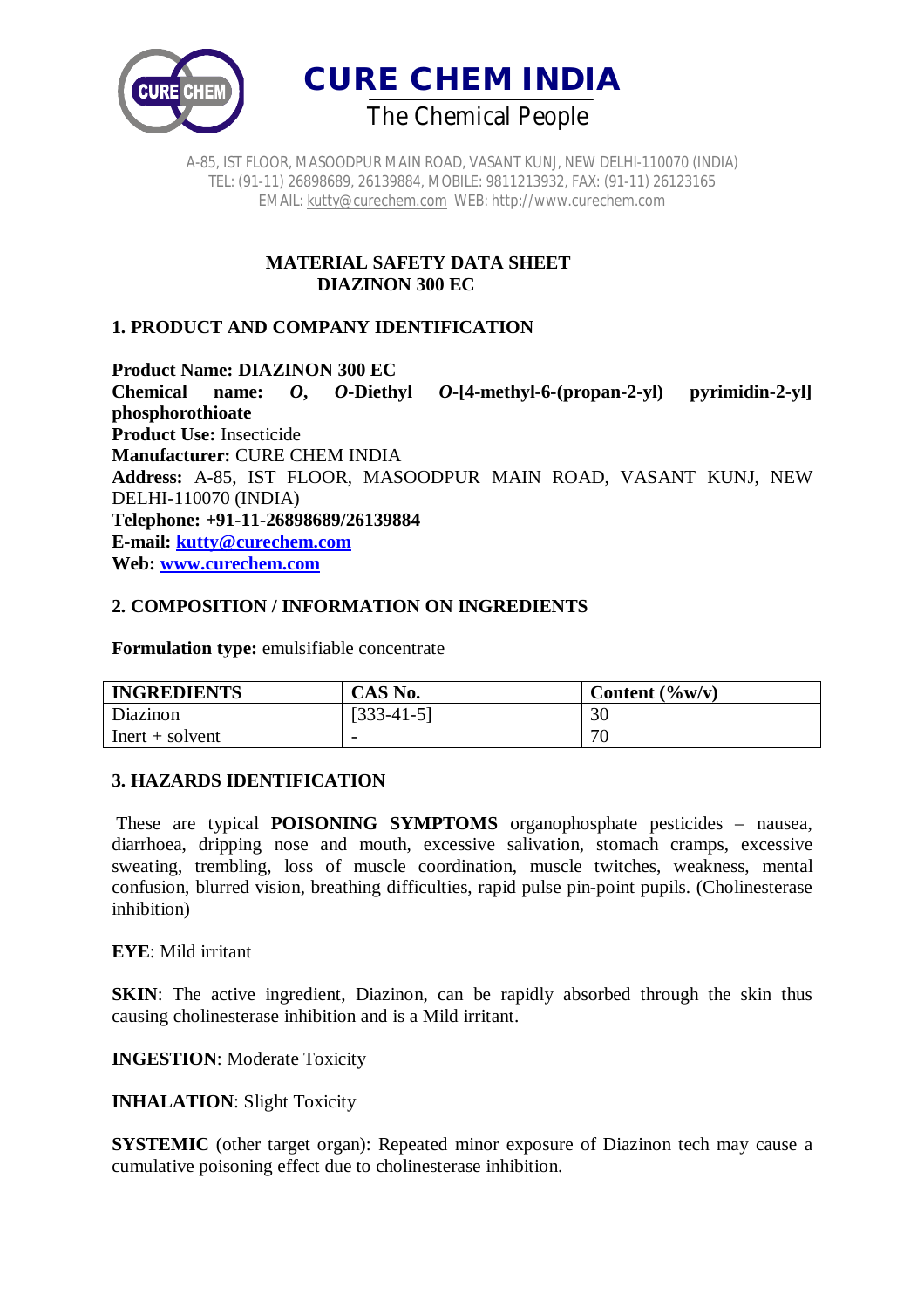



Cholinesterase levels will return to normal a few weeks after exposure is stopped. The hydrocarbon liquid may cause narcosis and central nervous system depression following prolonged over-exposure. **CANCER INFORMATION**: Diazinon is not considered carcinogenic

**TERATOLOGY** (Birth defects): No evidence of in laboratory mammals. **REPRODUCTIVE EFFECTS**: No evidence of in laboratory mammals. **MUTAGENICITY**: The mutagenicity in humans remains unevaluated.

## **4. FIRST AID MEASURES**

**If poisoning occurs by any exposure route contact a doctor** and follow the advice given. Show this Material Safety Data Sheet as well as the product Label to a doctor.

**EYE**: Rinse immediately with plenty of water for at least 15 minutes, holding eye open and taking care to rinse under eyelids as well. If irritation persists seek medical attention.

**SKIN**: Wash off skin immediately with soap and plenty of water. Remove all contaminated clothing and shoes. If poisoning occurs seek immediate medical attention and if more than 15 minutes from medical attention, give one Atropine tablet (0.5mg) every 5 minutes until dryness of mouth occurs.

**INGESTION**: Wash out mouth with water. Do not induce vomiting. Keep patient at rest and seek medical advice.

**INHALATION:** Move affected person to fresh air and keep until recovered. If poisoning occurs seek immediate medical attention and if more than 15 minutes from emergency medical attention, give one Atropine tablet (0.5mg) every 5 minutes until dryness of mouth occurs.

**NOTE TO PHYSICIAN**: Treat as cholinesterase inhibitors. Atropine sulphate is antidote. **Always seek medical attention when atropine has been given. (Even if symptoms have subsided)**

## **5. FIRE FIGHTING MEASURES**

**Extinguishing media:** For small fire: dry chemical, carbon dioxide. For large fire: water spray, alcohol resistant foam.

**Special procedures:** Fight fires from a protected location. Do not allow fire-water to enter drains. During a fire this product may release smoke and hazardous decomposition products such as emits toxic fumes: carbon dioxide, carbon monoxide, nitrogen oxides, phosphorus oxides, sulfur oxide. Keep container cool by spraying with water.

**Special exposure hazards:** When heated to decomposition,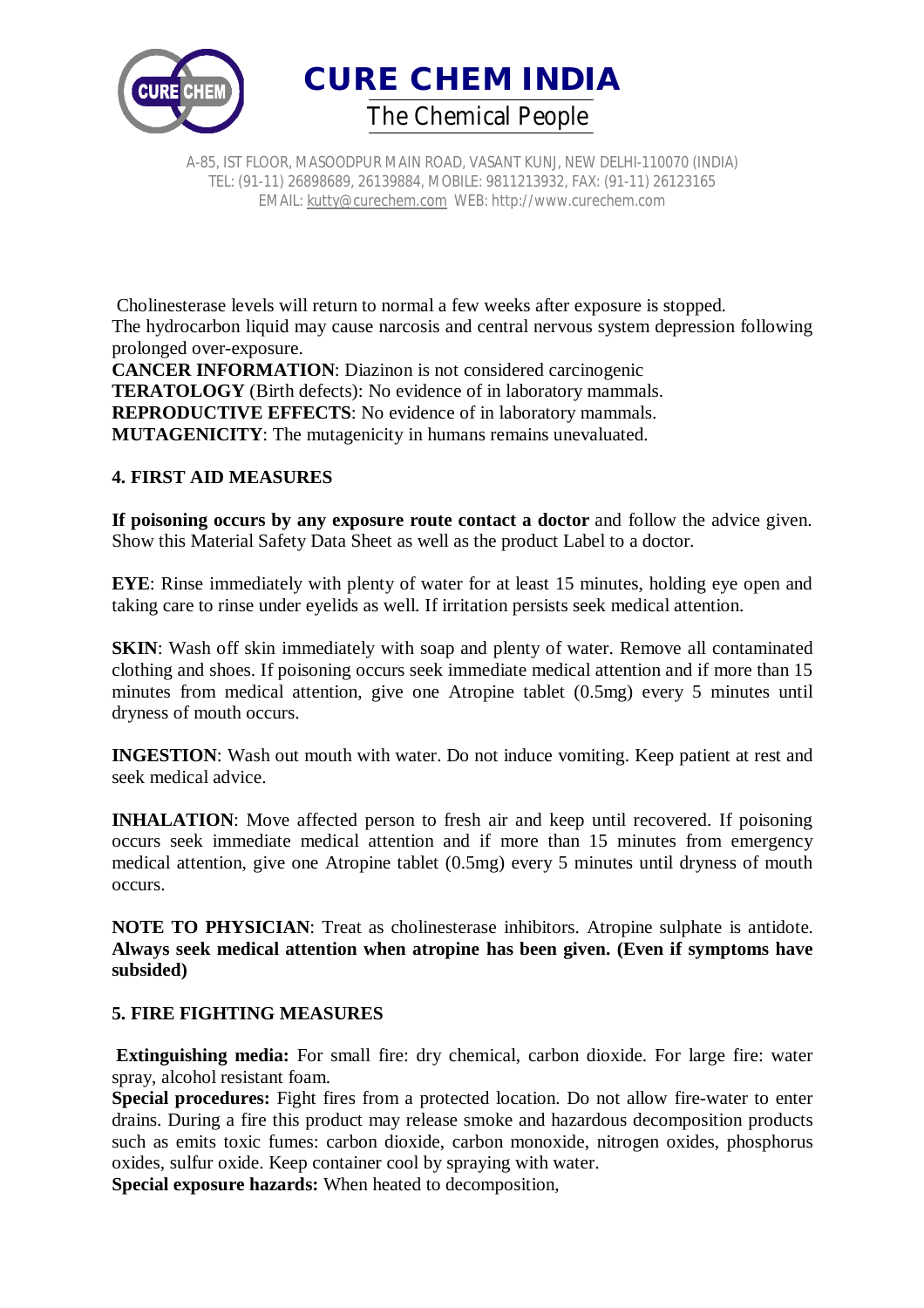

**CURE CHEM INDIA**  *The Chemical People*

A-85, IST FLOOR, MASOODPUR MAIN ROAD, VASANT KUNJ, NEW DELHI-110070 (INDIA) TEL: (91-11) 26898689, 26139884, MOBILE: 9811213932, FAX: (91-11) 26123165 EMAIL: kutty@curechem.com WEB: http://www.curechem.com

**Protection against fire:** Wear proper protective equipment. Use self-contained breathing apparatus when in close proximity to fire.

## **6. ACCIDENTAL RELEASE MEASURES**

## **SPILLS AND DISPOSAL**

In case of spillage it is important to take all steps necessary to:

- Avoid eye and skin contact.
- Avoid contamination of waterways

### *Procedure for spill:*

(1) Keep all bystanders away.

(2) Wear full length clothing and PVC gloves.

(3) Reposition any leaking containers so as to minimise further leakage.

(4) Dam and absorb spill with an absorbent material (e.g. sand or soil).

(5) Shovel the absorbed spill into drums and top with hydrated lime.

(6) Disposal of the absorbed material will depend on the extent of the spill:

• For quantities up to 50L of product bury in a secure landfill site.

• For quantities greater than 50L seek advice (use emergency contact number below) from the manufacturer before attempting disposal. Contain in a secure location until disposal method is established.

(7) Decontaminate spill area with hydrated lime scattered over the spill prior to rinsing off with water.

#### *Dispose of empty, used containers by:*

(a) Triple rinsing with water. Add the rinsings to the tank mix or dispose of rinsate in a disposal pit away from desirable plants and their roots, and watercourses. On-site disposal of undiluted product is unacceptable.

(b) Breaking, crushing or puncturing the container to prevent reuse.

(c) Disposing of in a local authority landfill site that does not burn its refuse. If there is no local authority landfill readily available in your area, bury the containers under at least 50 cm of soil at a licensed/approved disposal site.

**DO NOT** dispose empty containers or those with traces of product through open fire burning.

## **7. HANDLING AND STORAGE**

**PRECAUTIONS TO BE TAKEN IN HANDLING AND STORAGE:** Store in original container in secured dry storage area. Prevent cross-contamination with other pesticides or fertilizers.

Keep container dry. Keep away from strong bases, sources of ignition and heat - No smoking. Keep product out of direct sunlight below 55°C. Keep out of reach of children, unauthorised persons and animals. Avoid contact with eyes and skin. Do not ingest this product. When handling this product: do not apply to humans, their clothing, or bedding.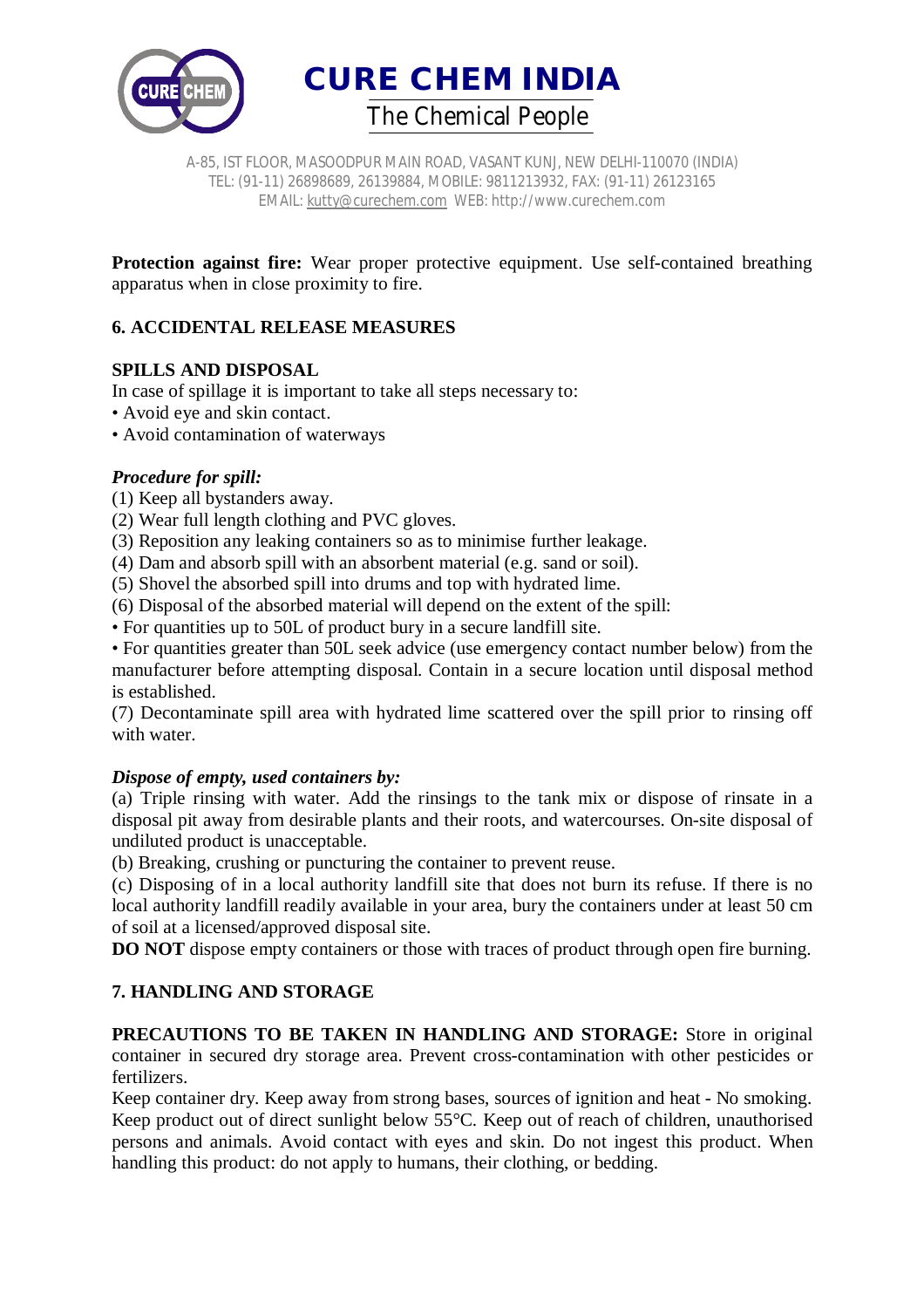



## **8. EXPOSURE CONTROLS AND PERSONAL PROTECTION**

### **EXPOSURE GUIDELINES**:

Exposure values at the TWA (Time Weighted Average) means the average airborne concentration of a particular substance when calculated over a normal 8 hour working day for a 5 day working week. There is a blanket recommendation of 10mg/m3 for inspirable dusts or mists when limits have not otherwise been established. ACGIH TLV: 0.1mg/Cu metre STEL 0.3mg/Cu metre

**ENGINEERING CONTROLS**: In industrial situations, concentration values below the TWA value should be maintained. Values may be reduced by process modification, use of local exhaust ventilation, capturing substances at the source, or other methods. If you believe air borne concentrations of mists, dusts or vapours are high; you are advised to modify the process or environment to reduce the problem.

**RECOMMENDATIONS FOR MANUFACTURING, COMMERCIAL BLENDING, AND PACKAGING WORKERS**: Avoid skin and eye contact and inhalation of vapour. Wear overalls, chemical goggles and impervious gloves. Use adequate ventilation. Eye washing and shower facilities available.

**EYE** / **FACE PROTECTION**: Eye protection should be worn when splashing is possible. Wear splash proof goggles or a full-face shield.

**SKIN PROTECTION**: Wear chemical resistant PVC or nitrile gloves. **For help in selecting suitable gloves consult chemical handling safety experts**. Wear cotton overalls buttoned to the neck and wrist. Wear a washable hat**. For help in selecting suitable clothing consult chemical handling safety experts. For help in selecting boots consult chemical handling safety experts.**

**RESPIRATORY PROTECTION**: Do not breathe vapour/spray/fumes. Use an organicchemical cartridge respirator when working in poorly ventilated areas or where there is potential for spray mist, splashing or vapours.

**APPLICATIONS AND ALL OTHER HANDLERS**: After handling this product always wash hands before smoking, eating, drinking or using the toilet. Wash contaminated clothing and other protective equipment before storing or re-using.

### **9. PHYSICAL AND CHEMICAL PROPERTIES**

**Appearance:** Yellow to brown liquid **Boiling point:**  $>112^0C$ **Flash Point:**  $>61^{\circ}$ C (closed cup) **Odour:** Strong and objectionable **pH value**: 5-8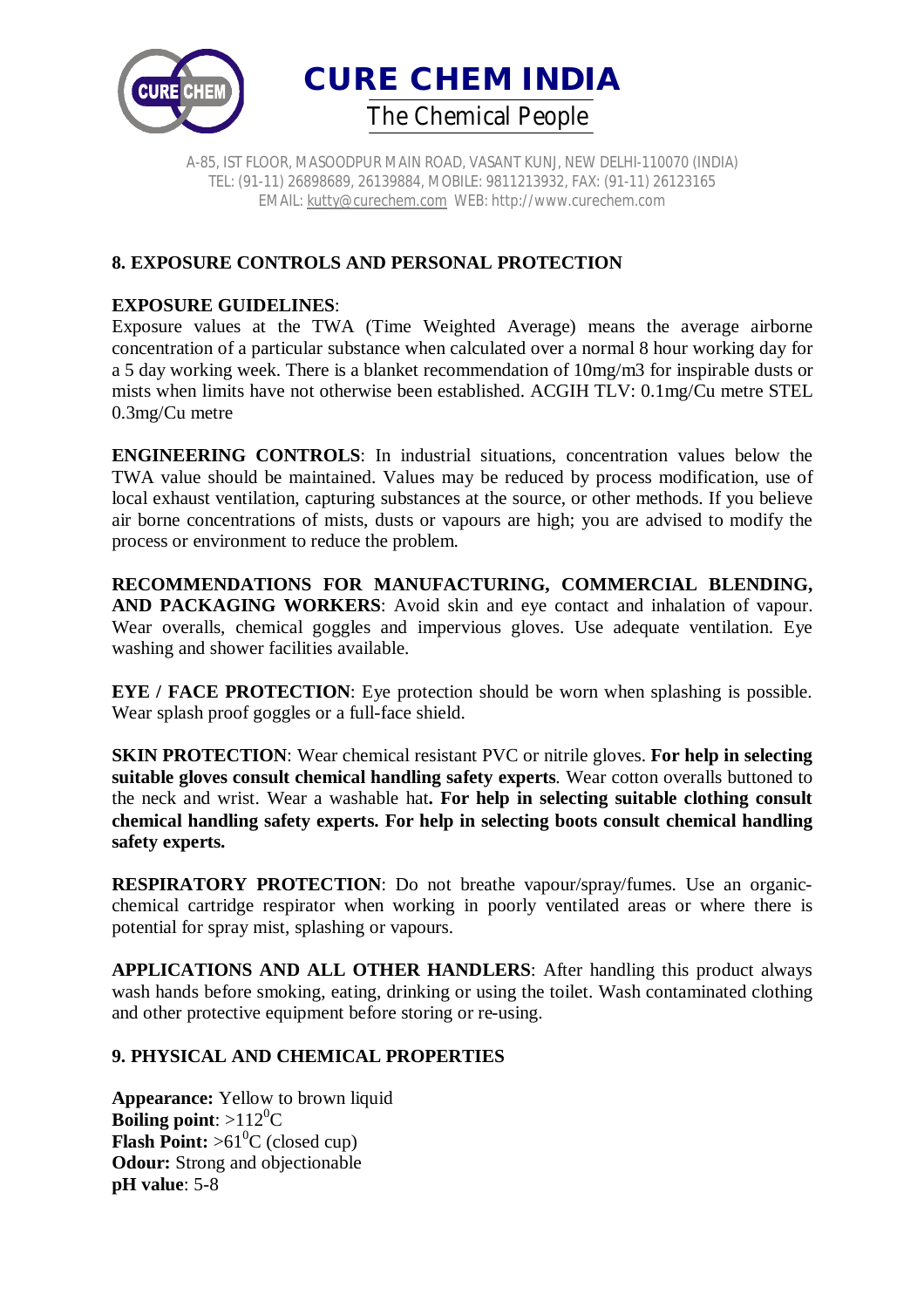

**CURE CHEM INDIA**  *The Chemical People*

A-85, IST FLOOR, MASOODPUR MAIN ROAD, VASANT KUNJ, NEW DELHI-110070 (INDIA) TEL: (91-11) 26898689, 26139884, MOBILE: 9811213932, FAX: (91-11) 26123165 EMAIL: kutty@curechem.com WEB: http://www.curechem.com

**Flammability:** Non-flammable **Specific gravity (H<sub>2</sub>O=1):** 0.94 (at  $20^{\circ}$ C) **Combustibility:** Class 3.3 - combustible **Behaviour in water:** Emulsifiable **Corrosiveness:** Non-corrosive Other solubility: Diazinon is very soluble in petroleum ether; alcohol and benzene.

# **10. STABILITY AND REACTIVITY**

**HAZARDOUS DECOMPOSITION PRODUCTS**: Diazinon decomposes above 120°C and is susceptible to oxidation. The presence of traces of water promotes hydrolysis on storage to highly toxic tetraethyl monothiopyrophosphate. It is stable in alkaline media, but is slowly hydrolysed by water and by dilute acids.

**INCOMPATIBILITY**: Avoid oxidising agents, strong acids and alkalis. **HAZARDOUS POLYMERIZATION**: This product is unlikely to spontaneously polymerise.

# **11. TOXICOLOGICAL INFORMATION**

# **ACUTE**

**Toxicity** - This product is slightly hazardous (WHO Hazard Class III)

# **MODERATE TOXICITY**

Tests on rats using the active ingredient, **diazinon technical**, indicate moderate following single doses of the undiluted product.  $(LD50 =$  approx. 1500 mg/kg for product)

# **SLIGHT TOXICITY**

Tests on rats using **diazinon technical** indicate a slight toxicity due to skin contact with undiluted product. (LD50 for rats >2150 mg/kg for active ingredient)

# **SLIGHT TOXICITY**

Tests on rats using **diazinon technical** indicate a slight toxicity due to inhalation of undiluted product. (LC50 (4 h)  $>2330$  mg/m<sup>3</sup> for active ingredient)

# **Irritation -**

Eye: **SLIGHTLY IRRITATING**

Skin: **NONE IRRITATING** (based on studies with rabbits) Respiratory System: **SLIGHTLY IRRITATING** (based on human experience) **Sensitisation -**

Skin: **Diazinon technical** did not induce a sensitisation reaction in guinea pigs. The sensitising potential of the **hydrocarbon solvent** is not known.

# **CHRONIC**

**Diazinon technical** has been extensively tested on laboratory mammals and in test-tube systems. No evidence of mutagenic, carcinogenic, teratogenic or reproductive effects was obtained. Repeated minor exposure may cause a cumulative poisoning effect due to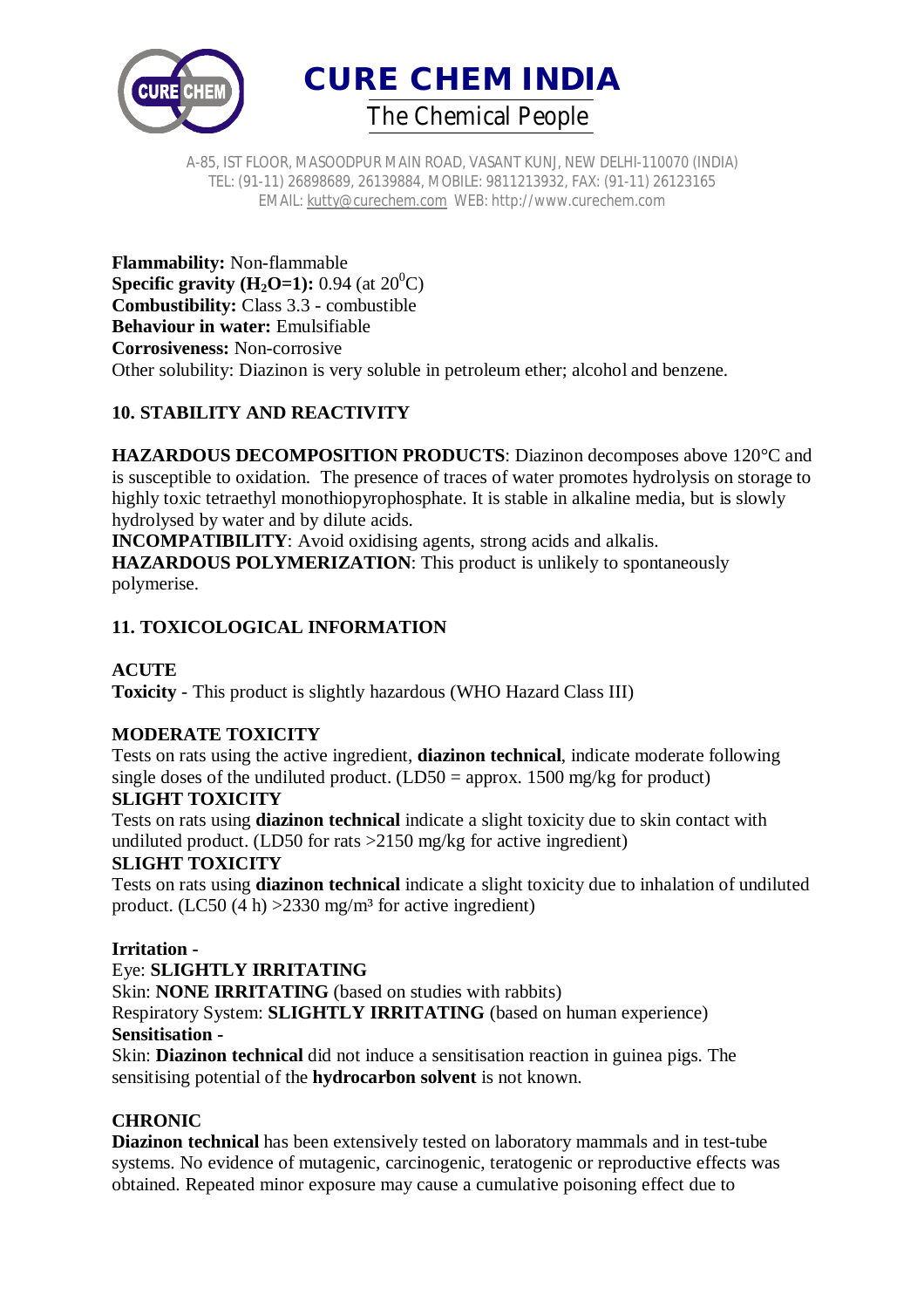

**CURE CHEM INDIA**  *The Chemical People*

A-85, IST FLOOR, MASOODPUR MAIN ROAD, VASANT KUNJ, NEW DELHI-110070 (INDIA) TEL: (91-11) 26898689, 26139884, MOBILE: 9811213932, FAX: (91-11) 26123165 EMAIL: kutty@curechem.com WEB: http://www.curechem.com

cholinesterase inhibition. Cholinesterase levels will return to normal within a few weeks after exposure is stopped.

The **hydrocarbon liquid** may cause narcosis and central nervous system depression following prolonged over-exposure.

# **12. ECOLOGICAL INFORMATION**

**ECOTOXICOLOGY**: Diazinon technical is moderately toxic to fish LC50 (96h) Rainbow Trout = 2.6 – 3.2 mg/L and highly toxic to birds and bees. **Diazinon technical** is highly toxic to birds  $[LD50 = 2.7-5.2$  mg/kg], and moderately toxic to bees.

**Diazinon Technical** has no known mutagenic or teratogenic potential.

Diazinon is **highly toxic** to birds, fish and other wildlife. Birds, especially waterfowl (ducks or geese), feeding or drinking on treated areas may be killed.

Do not apply directly to water, or to areas where surface water is present or to intertidal areas below the mean high water mark. Keep out of lakes, streams, ponds, ponds, tidal marshes and estuaries. Runoff may be hazardous to aquatic organisms in neighbouring areas. Shrimp and crab may be killed at application rates recommended on the product label. Do not apply where fish, shrimp, crab, and other aquatic life are important resources.

Diazinon is highly toxic to bees exposed to direct treatment or residues on blooming crops or weeds. Do not apply this product or allow it to drift to blooming crops or weeds if bees are visiting the treatment area. Do not contaminate water by cleaning equipment or disposal of wash waters.

# **13. DISPOSAL CONSIDERATIONS**

**DISPOSAL METHOD:** Dispose of empty, used containers by;

(a) Triple rinsing with water. Add the rinsings to the tank mix or dispose of rinsate in a disposal pit away from desirable plants and roots, and watercourses. On-site disposal of undiluted product is unacceptable.

(b) Breaking, crushing or puncturing the containers to prevent reuse.

(c) Disposing of in a local authority, bury landfill site that does not burn its refuse. If there is no local authority landfill readily available in your area, bury the containers under at least 50cm of soil at a licensed/approved disposal site. DO NOT burn empty containers or product.

# **14. TRANSPORTATION INFORMATION**

**ROAD AND RAIL TRANSPORT: SHIPPING NAME**: organophosphorous pesticide, liquid, toxic. **DANGEROUS GOODS**: 6.1 **Sub-risk**: Not Applicable **P.G**: III **HAZCHEM**: 2X **UN No**: 3018